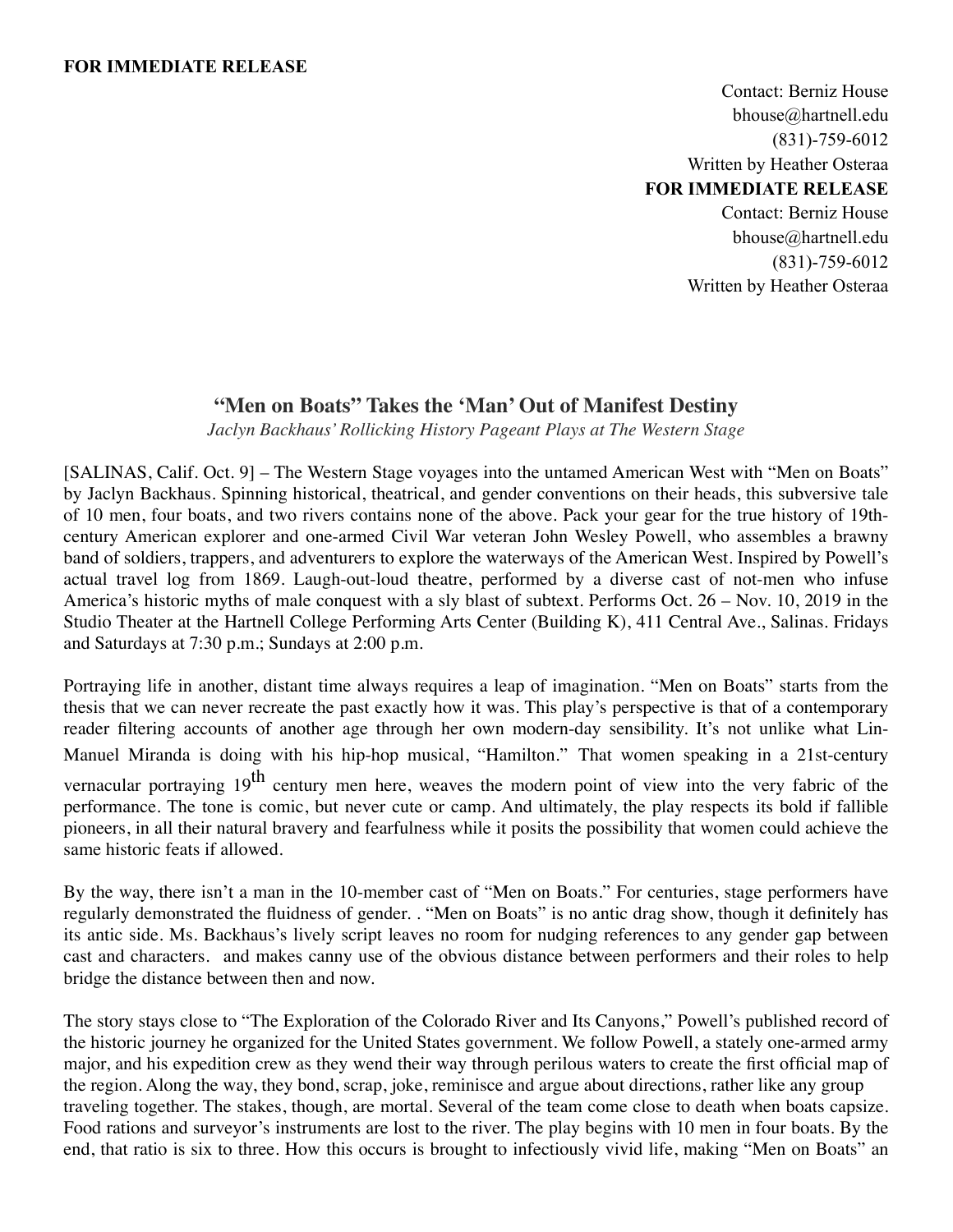**Cast list: Niki Moon** (John Wesley Powell), **Christina Moore** (William Dunn), **Jennifer Foreman** (John Colton Sumner), **Monica LaVelle** (Old Shady), **Florence Paget** (Bradley), **Christina McGovern** (O.G. Howland), **DeAnna Diaz** (Seneca Howland), **Anna Schumacher** (Frank Goodman), **Kristin Brewer** (Hall), **Micaela David** (Hawkins)

The Western Stage's production is directed by Ellen Brooks; set design by Nicole Bryant-Stephens; costume design by Allison Dillard; lighting design by Emma Satchell; sound design by Billie Cox; and hair and makeup design by Maegan Roux.

**From the Director:** *Four fragile wooden boats oared by ten explorers, trappers, hunters, a mapmaker and one Brit adventuring in the great American West challenge the Green and Colorado Rivers. The year is 1868. The commission: to chart and navigate a wildly unpredictable waterway, gateway to a majestic fabled canyon. Four months of cramped rowing on a river that swells, foams, and falls; with provisions dwindling and no contingency plan shape this robust, crazed crew into American heroes with a place in history. And in Jaclyn Backhaus' play these ten intrepid are all women. –Director, Ellen Brooks*

This event is wheelchair accessible. Individuals requiring other accommodations should contact the Box Office at least one week prior to the event: (831)-755-6816

# **DETAILS**

**WHAT:** The Western Stage voyages into the untamed American West with "Men on Boats" by Jaclyn Backhaus. Spinning historical, theatrical, and gender conventions on their heads, this subversive tale of 10 men, four boats, and two rivers contains none of the above.

**WHEN:** Oct. 26, 27, Nov. 1, 2, 3, 8, 9, 10. Fridays and Saturdays, 7:30 p.m. Sundays 2:00 p.m.

**WHERE:** Studio Theater, K116. Hartnell College Performing Arts Center, Building K, 411 Central Ave., Salinas, Calif. 93901.

**TICKETS AND INFO:** \$26 general admission, \$24 for seniors and military and \$12 for children age 5-15. Hartnell students are free with student I.D. Other students \$20 with I.D. or \$5 Student Rush (cash only) on day of performance. For single or group tickets and information, go to westernstage.com or call (831)-755-6816 (5-8 p.m., Wednesday-Saturday).

**PRESS:** Contact Customer Relations Manager, Berniz House by phone: (831)-759-6012 or email: bhouse@hartnell.edu.

# **ABOUT THE WESTERN STAGE**

Founded in 1974, The Western Stage (TWS) has evolved over the past four decades into one of the most respected community-based theaters on California's Central Coast. TWS is committed to enriching the culture of its community by bringing together professional artists, theatre students and community members to produce a dynamic season of plays that enhances the lives of both the artist and audience, developing new works that speak to the history and culture of the Salinas Valley and providing educational opportunities that allow students of all skill levels to explore and develop their unique talents. www.westernstage.com

# **HARTNELL COMMUNITY COLLEGE DISTRICT – ESTABLISHED IN 1920**

The Hartnell CCD serves over 17,000 students annually through its main campus in Salinas, the Alisal Campus in East Salinas, the King City Education Center, and various outreach learning centers throughout the Salinas